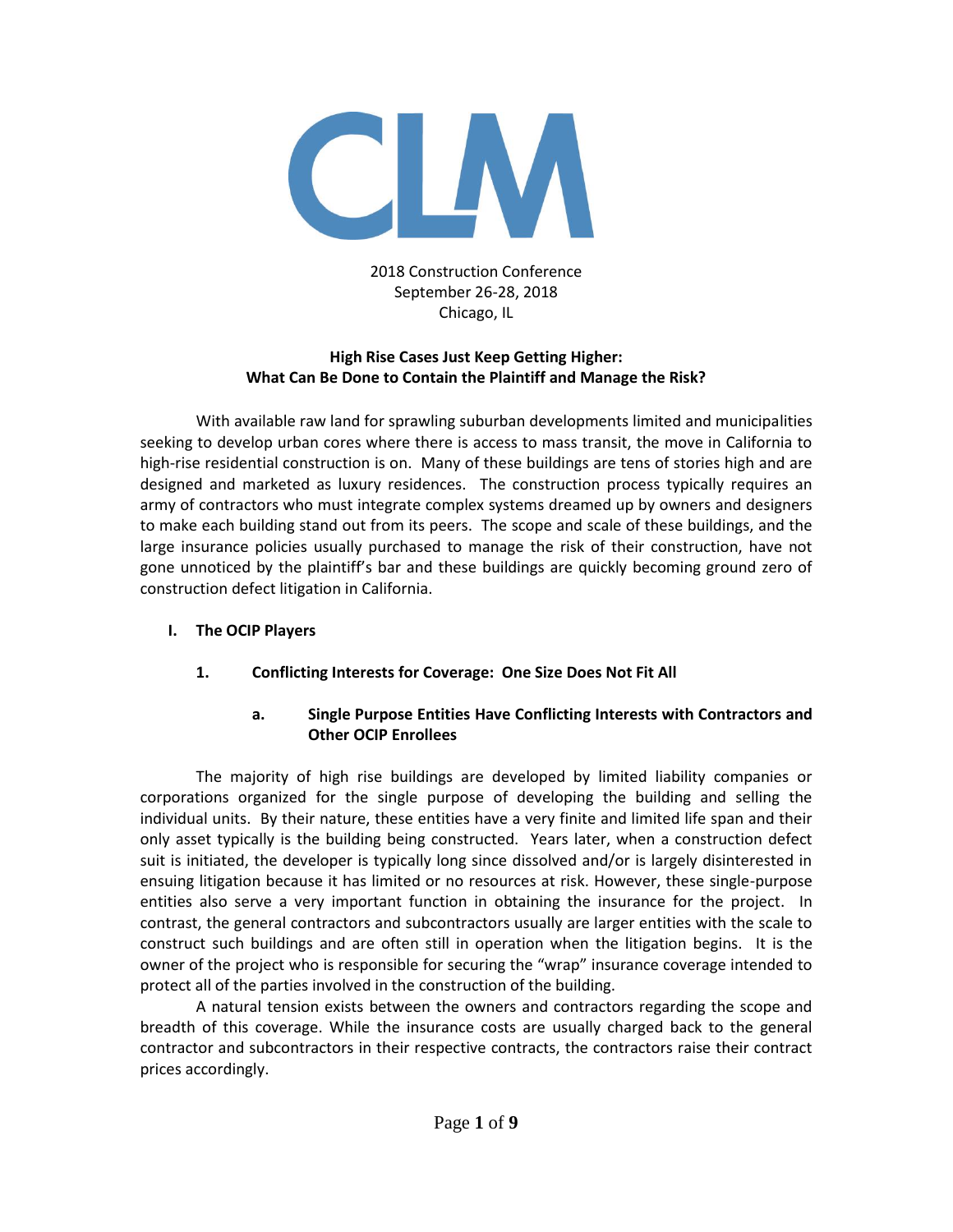Thus, these owners have an interest in keeping the insurance costs as low as possible as a means for driving down the overall project costs and maximizing profits. How much insurance coverage is enough insurance coverage is among the most important decisions to be made during the preliminary project planning and one which can have far-reaching effects long after construction is completed.

# **b. Who Should Be Included in the OCIP**

In addition to determining how much coverage is necessary, decisions need to be made as to who will be covered under the policy. The owner, general contractor, and subcontractors are ostensibly all participants in the Owner Controlled Insurance Program. While such coverage extends to the major players, the OCIP can omit a number of key participants in the construction process, such as the architect, mechanical engineer, structural engineer, and other members of the design team. Additionally, these projects often feature sub-subcontractors who have focused scopes of work which cross over multiples trades, such as caulking. Coverage for their work should be reflected in the aggregate amount. Likewise, suppliers are typically not covered in the OCIP. While such a decision is likely one of necessity given each subcontractor has a multitude of suppliers, the intricate nature of the construction of these buildings can often require reliance on specialized systems or material, the failure of which can create potential significant liability for the contractors. Deciding who to include and who to exclude will necessarily influence the coverage available to the OCIP participants and can be a factor in testing the limits of insurance.

### **2. Coverage Considerations for The OCIP Participants**

# **a. How High Does the Coverage Tower Go?**

Weighing who should be included in a wrap is not the only consideration in determining the limits of coverage. As the coverage tower for these residential towers increase, multiple insurance policies, often from different insurance companies, are stacked one on top of another. While ideally, these polices are to work together with one another to provide a blanket of coverage for OCIP participants, unforeseen issues can arise. Varying language from policy to policy, insolvency, exclusions, choice of law provisions, and different coverage grants can combine, or operate independently, to prevent seamless application from policy to policy. These tensions between policies can ostensibly modify the available insurance or the application of the insurance to the claims.

# **b. How Much Coverage Is Enough?**

When the litigation starts, all the OCIP stakeholders need to make understanding the parameters of the OCIP coverage a priority.

As high-rise construction and claims associated with the construction become more common, the limits of insurance have increased. So, have the dollar amount of the homeowner claims.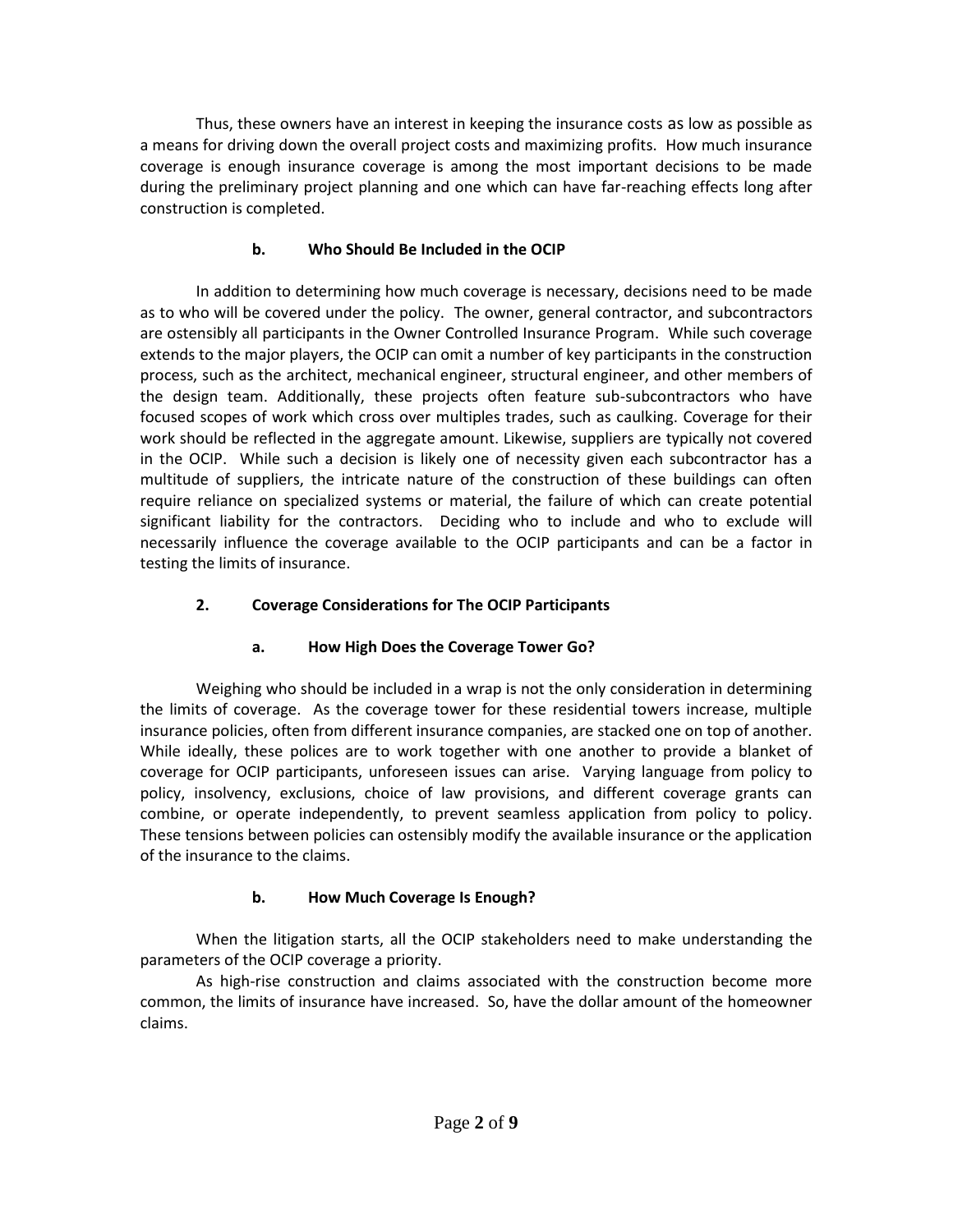Determining at the outset of litigation whether the defense is or is not within the limits of insurance, who is enrolled in the OCIP and who is not, and what coverage exists outside of the wrap policy must all be a priority. The allocation of deductibles or self-insured retentions among the participants must also be clearly understood by the contractors and the wrap administrator, as this is a common source of friction among participants once the claims arise.

The owner, general contractor, and subcontractors likely also enter into indemnity agreements. Most often, these agreements require indemnity to run uphill, with the owner receiving indemnity from the general contractor and subcontractors, and the subcontractors also indemnifying the general contractor. How these indemnity agreements are read in light of the existence of an OCIP intended to cover all of the claims for a project deserve consideration by the insurer and the insureds. Moreover, there were important statutory changes made to California law for wraps which were entered into after January 1, 2009 which makes such indemnity provisions void against public policy:

All contracts, provisions, clauses, amendments, or agreements contained therein entered into after January 1, 2009, for a residential construction project on which a wrap-up insurance policy, as defined in subdivision (b) of Section 11751.82 of the Insurance Code, or other consolidated insurance program, is applicable, that require an enrolled and participating subcontractor or other participant to indemnify, hold harmless, or defend another for any claim or action covered by that program, arising out of that project are unenforceable. (California Civil Code §2782.9)

The bar on such indemnity agreements cannot be waived by contract. (Id.) To the extent a contractual indemnification clause is deemed unenforceable, the statute allows parties to the wrap-up to pursue claims for equitable indemnity against one another, unless there is coverage for such claims under the wrap. (Id.) The statute also allows for collection by the owner or general contractor of any self-insured retention for the policy, however the amount collected must be proportional to the alleged liability. (Id.) Finally, nothing in the statute operates to prevent an owner or a general contractor from being named as an additional insured on a policy issued to a subcontractor and pursuing such coverage although the sub is enrolled in the wrap-up. On occasion a CGL carrier may neglect to include a wrap exclusion or you may find that the wrap exclusion is not worded carefully enough to prevent a trigger in the event of certain conditions, such as exhaustion of the wrap or off-site activities by the subcontractor that forms the basis for one of the plaintiff's claims.

#### **II. The Claim**

#### **1. Assessing the Claims and Building a Defense Roadmap**

### **a. The Differing Considerations When the Claim Is Made by The HOA And Not the Individual Unit Owners**

Defending a modern era condominium high-rise construction defect claim involves the analysis of a number of factual and legal issues that did not exist in the common law era.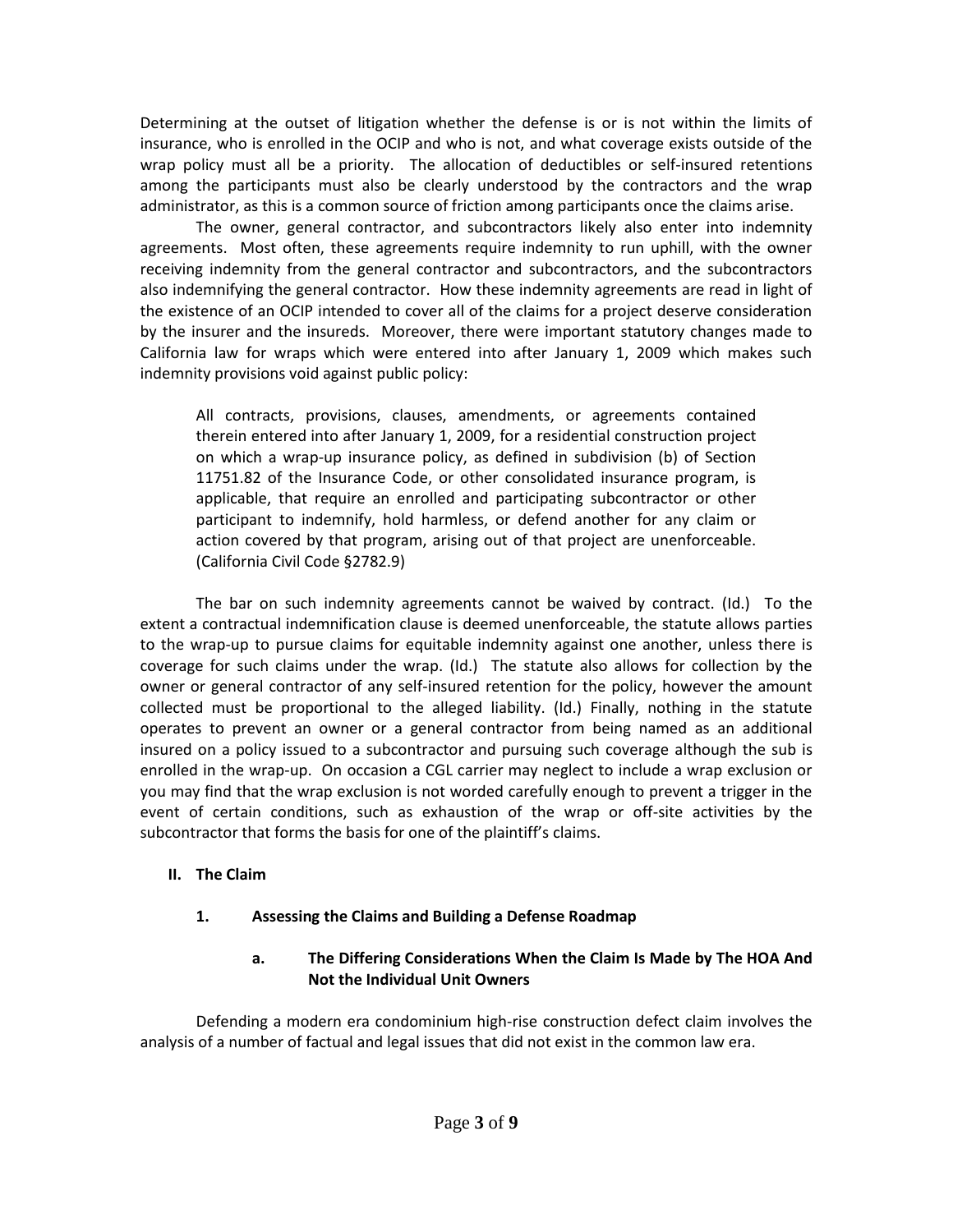Right to Repair laws, other changes in statutes affecting homeowner association rights and obligations, and changes in the condominium formational documents present a myriad of issues that the defense team must confront from the outset of the case. Waiting until pretrial motions to decide how to deal with these issues will lead to missed opportunities to drive down the value of the HOA's case.

For example, it has become common practice for lawyers drafting HOA formational documents to require the Board of Directors for the HOA to obtain majority approval of members at large to file a lawsuit for construction defects. In California, trial courts have been willing to enforce these provisions based on the holding in *Pinnacle Museum Tower Assn. v. Pinnacle Market Development (US), LLC* (2012) 55 Cal. 4th 223 in which the Supreme Court upheld the enforceability of an arbitration provision in the CC&R's. Applying the logic of this decision, trial courts have enforced the majority vote requirement as well. Discovery should be conducted on this issue to determine if the board followed this requirement and obtained majority approval, to set up dispositive motions.

Relocation expenses are another area where the defense can make life difficult for the HOA. In California there currently exists a conflict in Right to Repair law and other portions of the Civil Code dealing with the obligation of an HOA to pay for relocation expenses in the event of repairs to the common areas. The Right to Repair Act states that the HOA is entitled to damages for reasonable relocation and storage expenses. On the other hand, Civil Code Section 4775(b) states that the costs of temporary relocation during the repair and maintenance of common areas shall be borne by the owner of the separate interest affected. No reported cases have yet dealt with this apparent conflict, but some trial judges have issued tentative rulings on motions in limine that favor the defense.

Most new high-rise condominium developments contain mixed uses, including commercial space. Commercial spaces are often built out after the project is completed, and the build out can affect the common area systems. For example, the drain, waste and vent systems for restaurants in commercial use zones of the development will share the main trunk lines in the common areas, and heavy, greasy waste from a restaurant can have a deleterious effect on the cast iron lines.

# **b. To Repair or Not to Repair?**

A number of practical, real world factors suggest that making repairs can help reduce the risk that the HOA will file suit or reduce exposure once suit is filed. One of the most common reasons for filing a lawsuit, as stated by board members in deposition years later, is the failure of the developer to undertake repairs voluntarily. The importance of good customer service can not be understated. Most homeowners and board members need to feel like their concerns are being taken seriously by the developer, and once they feel that they are being disrespected, they will turn the matter over to an attorney.

Contract considerations must also be addressed. Warranties are often included in purchase and sale contracts, and are often pled as a basis for claims, in addition to Right to Repair claims, less so following *McMillin Albany, LLC v Superior Co*urt (2018) 4 Cal. 5th 241. Regardless, the defense should be aware that jurors will not react favorably if the developer has not honored a warranty claim. Warranties are part of the deal and if the developer does not honor the deal, the developer risks an adverse ruling on a contract/warranty claim. Conversely, if the developer does "the right thing" the defense can make the case that the board is overreaching. Overreaching by the board is one of the most successful themes for defending a large construction defect case.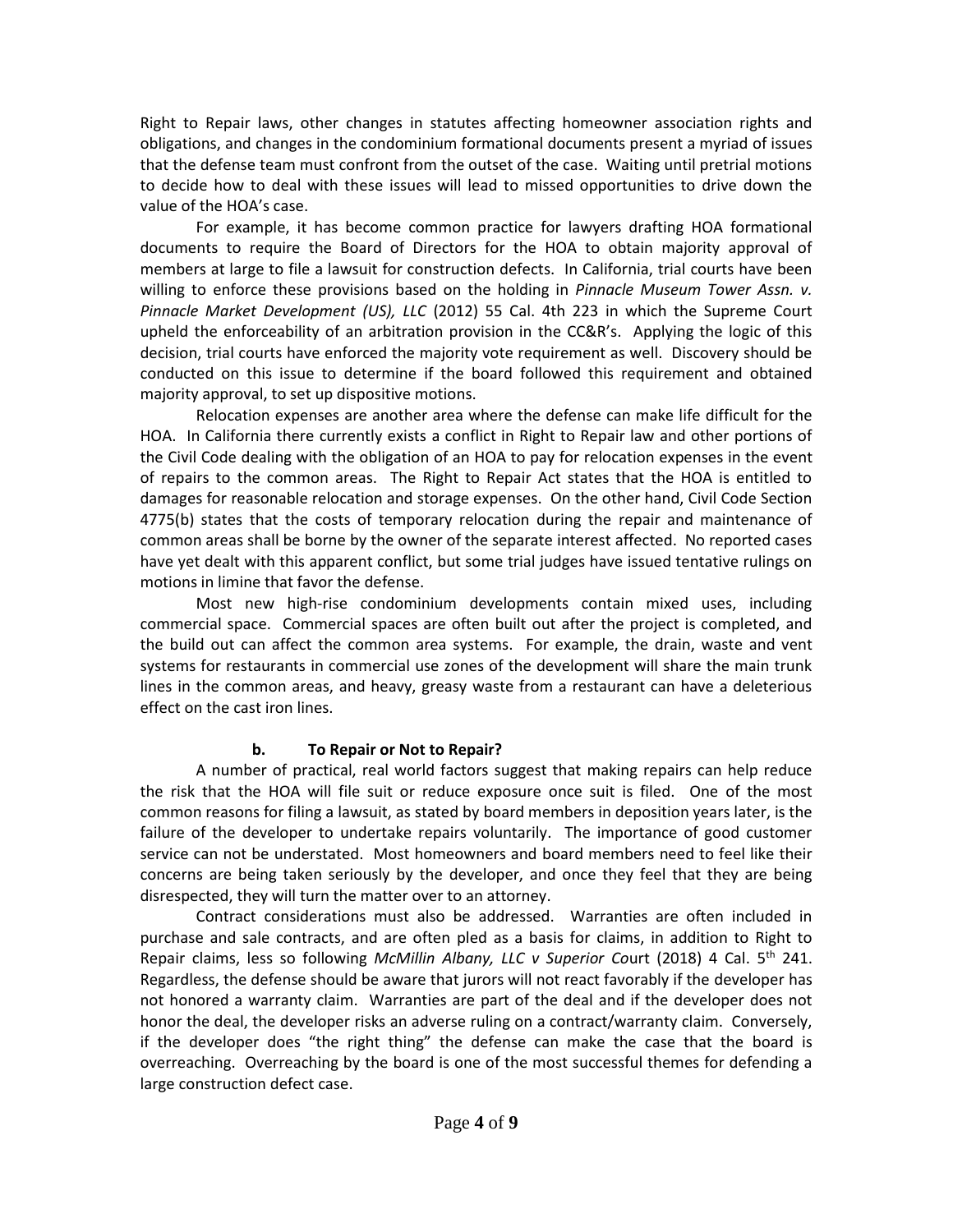Repairs can also be an effective means of taking away the plaintiff's strongest claims. If the developer has addressed all complaints identified by the board, why was the suit filed in the first place? Another common response by board members when asked why the HOA filed suit is that their expert told them that something was wrong with their building. And who hired that expert? The Board's attorney! The overreaching theme comes through again with this type of testimony.

Insurance coverage for repairs can be a sticky situation. What happens if there is no consequential damage at that point? Developers should notify carriers of claims and work with their insurance carriers to explore how to fund repairs to the mutual long-term benefit of both stakeholders.

### **c. Special Considerations If the OCIP Has Burning Limits**

Most OCIP's have burning limits, so the question is not if, it's when. Everyone has an interest in the handling of claims under a wrap. Careful documentation of claims handling pre and post litigation is paramount. With multiple insureds on a single policy, the defense team needs to consider how each, and every decision reduces the exposure on the claim and advances the interests of the policy holders. Defense counsel need to carefully consider the potential for real conflicts of interest to arise among enrollees and plan how to address these issues (who keeps the original defense counsel being a key question), and seek to minimize conflicts if possible, to avoid unnecessary and duplicative defense charges.

# **2. Defending the Claims**

# **a. The Growth of Hidden Defects**

Leaking roofs and windows in single family homes and wood frame construction were easy to spot. However, things are not that simple in a high-rise, which essentially employs commercial construction with complex roofing, window, waterproofing, mechanical and electrical systems.

Water can run from one floor to the next manifesting itself in multiple units. Specialized experts with experience in window wall and curtain wall design and construction need to be part of the defense team.

With the advent of Right to Repair performance standards that do not always require physical damage to other components of the building, claims can exist in places that can only be seen through destructive testing. Cast iron drain, waste and vent lines are a favorite of plaintiff's counsel because of the extensive amount of repair work that needs to be conducted inside living units just to gain access to remove and replace the piping. Cast iron corrodes—it's a fact of life. How much is too much is the question, and this requires an extensive analysis of multiple samples of the DWV piping by a metallurgist, design analysis by a mechanical engineer, a thorough review of the HOA documents to discover the nature and extent of problems that have been reported by the occupants.

Fire-safety issues are of major concern in high-rises. It was not that long ago that we all saw the spectacular fires in the high-rise apartment building in London.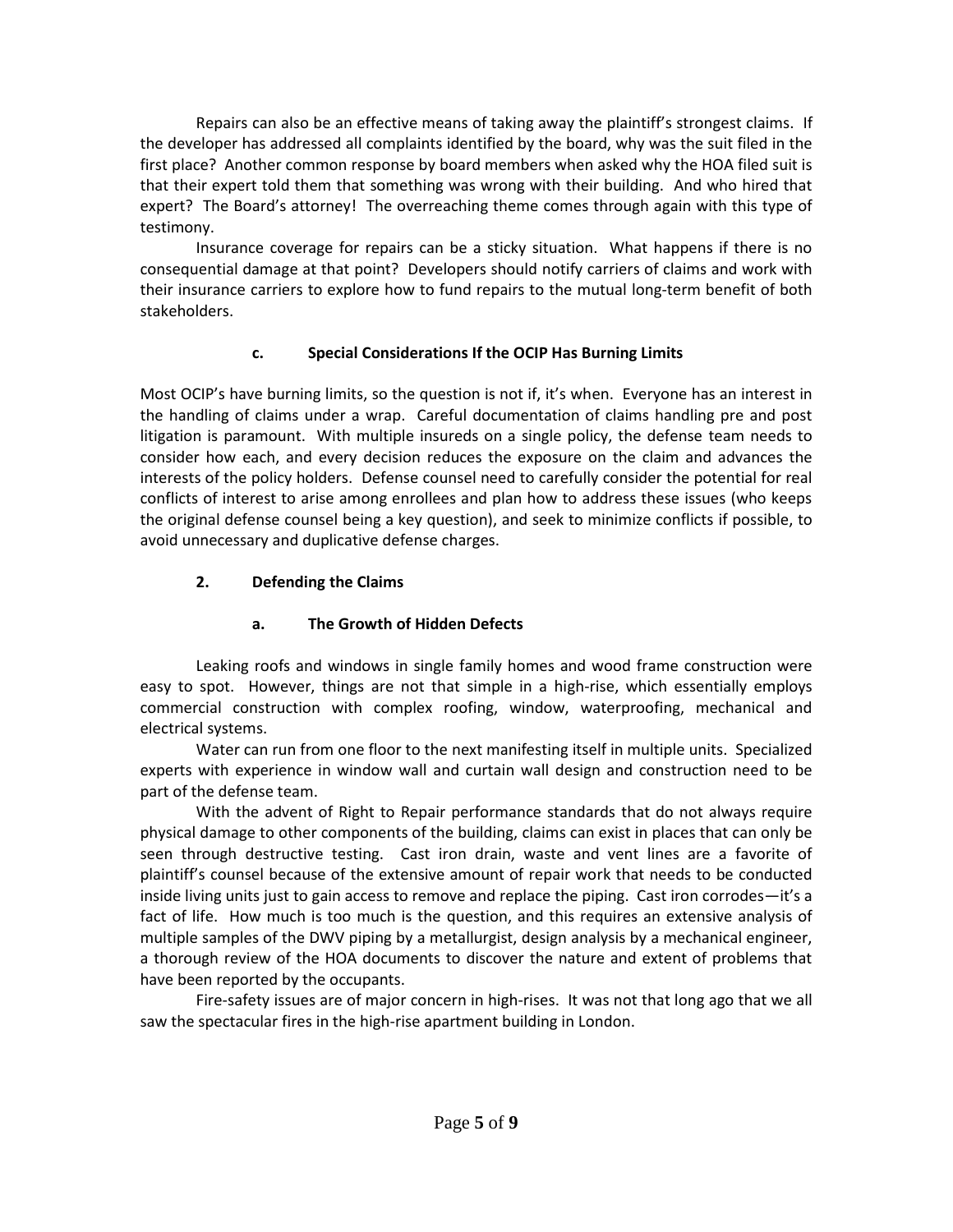To defend against claims that fire-stopping is deficient the defense should consider an aggressive defense against the use of extrapolation by carefully planned destructive testing to disprove repetition and making it difficult for the plaintiff to argue that its testing was representative of the pool. (More about extrapolation below.) We are also aware of numerous suits in Florida seeking damages related to certain types of piping used in fire sprinkler systems. These suits have not yet been concluded, but it's safe to say that fire protection systems and fire stopping elements are very important life safety features of a modern high rise.

Coverage always plays a role when considering claims of this nature. To the extent that the claimed damages seem to arise out of product incompatibilities or deficiencies in the manufacturing process, those defendants will typically be outside of the wrap program. The claims will often arise when the resident's first party carrier responds to a water leak claim, discovers that there was a product defect, and then pursues the contractors in subrogation. The wrap carrier is likely to look to defense counsel to bring the product manufacturers into the case, along with design professionals if appropriate. This gets more complicated when the project has design-build elements; to the extent that the defects are alleged to result from deficiencies in the installation, the contractors may be covered under the wrap, but if the alleged problems are based on the design of the project, the interaction between two products used in tandem, or a manufacturing defect in a batch of goods, that portion of the claim might not be covered by the wrap policy.

#### **b. Extrapolation, More or Less**

There seems to be a trend toward more extrapolation with less evidence. Extrapolation is common in everyday life. Jurors are used to hearing the results of political and opinion polls, especially during an election cycle, so the defense should expect jurors to accept extrapolation as a means of measuring the extent of a problem.

In *Duran v U.S. Bank Nat. Assn.* (2014) 59 Cal.4th 1, the California Supreme Court rejected the trial court decision to permit the use of "statistical sampling" to establish liability and damages in a wage and hour class action.

The Court identified three material considerations to evaluate the reliability of statistical sampling, the considerations set forth by the Court are summarized below for reference: (1) whether the sample size is large enough to reflect the greater population; (2) whether the sample taken meets the threshold requirement that it be truly "random" and not subject to "bias"; and (3) whether the ultimate margin of error presented by the sampling is too large to reliably and fairly extrapolate the results. The challenge for the defense is to gather evidence to demonstrate that these conditions do not exist so that the court, upon motion, will not allow Plaintiff to extrapolate. There is usually one key Board member or one person from the HOA management company that serves as a liason between the attorney and expert on the one hand and the HOA on the other hand. That individual should be deposed and questioned on the manner and means of selecting the units where testing was performed by the HOA experts. Unit owners can be extremely uncooperative with management, and as a result, management sometimes takes the easy way out by conducting testing at units owned by friendly occupants. That fits the definition of bias perfectly.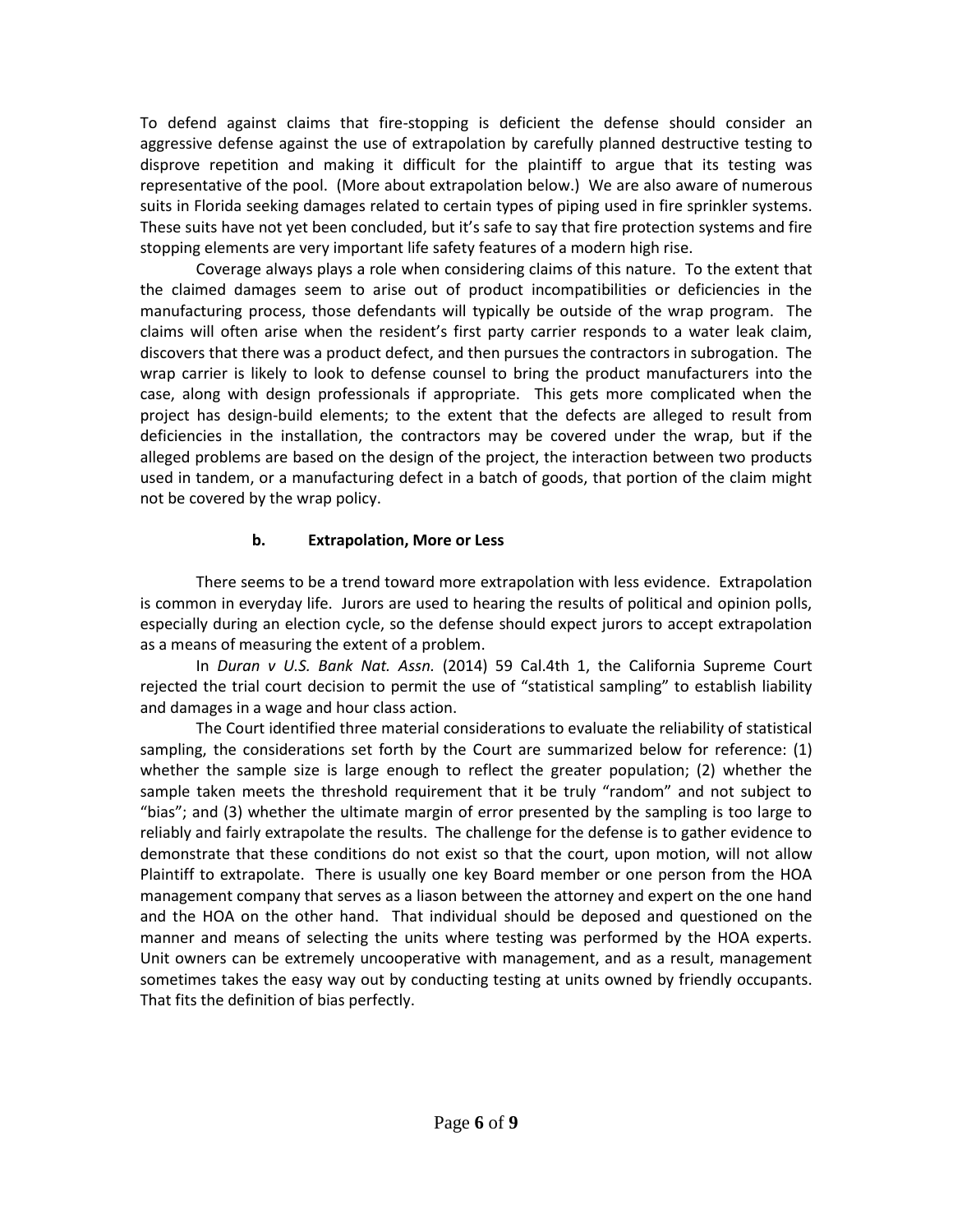#### **c. Where Does Design End and Construction Begin**

A common means of reducing the cost of construction is the use of design-build subcontractors in a project that is otherwise design-bid-build. Design-build subs often include plumbing, mechanical and electrical, but some aspects of design can also be found in curtain wall contractors who are asked to prepare shop drawings for the architect's design. While this is not supposed to involve design, it often does. Hence, a claim regarding the skin of a high-rise will involve tension between the Architect of Record and the subcontractor that is involved with the implementation of that design. Assuming a problem has in fact been identified by the HOA, the answer to who is at fault lies in the contract documents, project meeting minutes, emails and shop drawings.

Consideration should be given early on to determine if other policies exist for the design build contractors and subcontractors that might address the claims not covered by the OCIP. These policies are typically claims-made and reported, so timing is extremely important. One needs to be wary of a blanket notice to subcontractors under Right to Repair laws. If a subcontractor receives notice under a Right to Repair statute and then fails to timely notify its E&O carrier on the risk at the time it receives notice, the subcontractor may find itself facing a denial by the E&O carrier. Differing amounts of coverage for different years will also affect timing of the claims on an E&O policy, although one does not always know in advance the amounts available to the subcontractor on the different years.

# **d. Third Party Inspectors: Friend or Foe**

Third party inspectors are intended as a safeguard against defects and are often mandated by the OCIP provider. Having a second set of eyes on the job is a good thing, but the defense must be wary of the use of the inspector's records by the Plaintiff as the key that unlocks the skeletons in the closet.

Every construction project experiences problems, and 99 percent of the time the problems are solved, and the matter is closed. But plaintiffs will use the records of the difficulties encountered during construction as a roadmap for testing the integrity of the building. If they can create a problem using accepted testing protocol, Plaintiff will then argue that the developer, general contractor and subcontractors were guilty of burying the problem, not solving it. Review these records early and talk to the stakeholders from construction about the resolution of these construction issues. Check statutes as well, as in California third party inspection records are inadmissible if certain criteria are met. See Civil Code Section 43.99(b).

# **III. Special Considerations**

# **1. Strategies for Protecting Your Insured/Client from An Excess Judgment When the OCIP Is Depleted**

The best preparation on this topic takes place long before there is a claim. While many projects are developed by LLC's, the general contractor and trades do not have that luxury. In house counsel for the general contractor should work with its CGL and excess carriers to remove any wrap or residential work exclusions so that in the event the wrap is not sufficient, the general contractor has another potential avenue to cover the claim.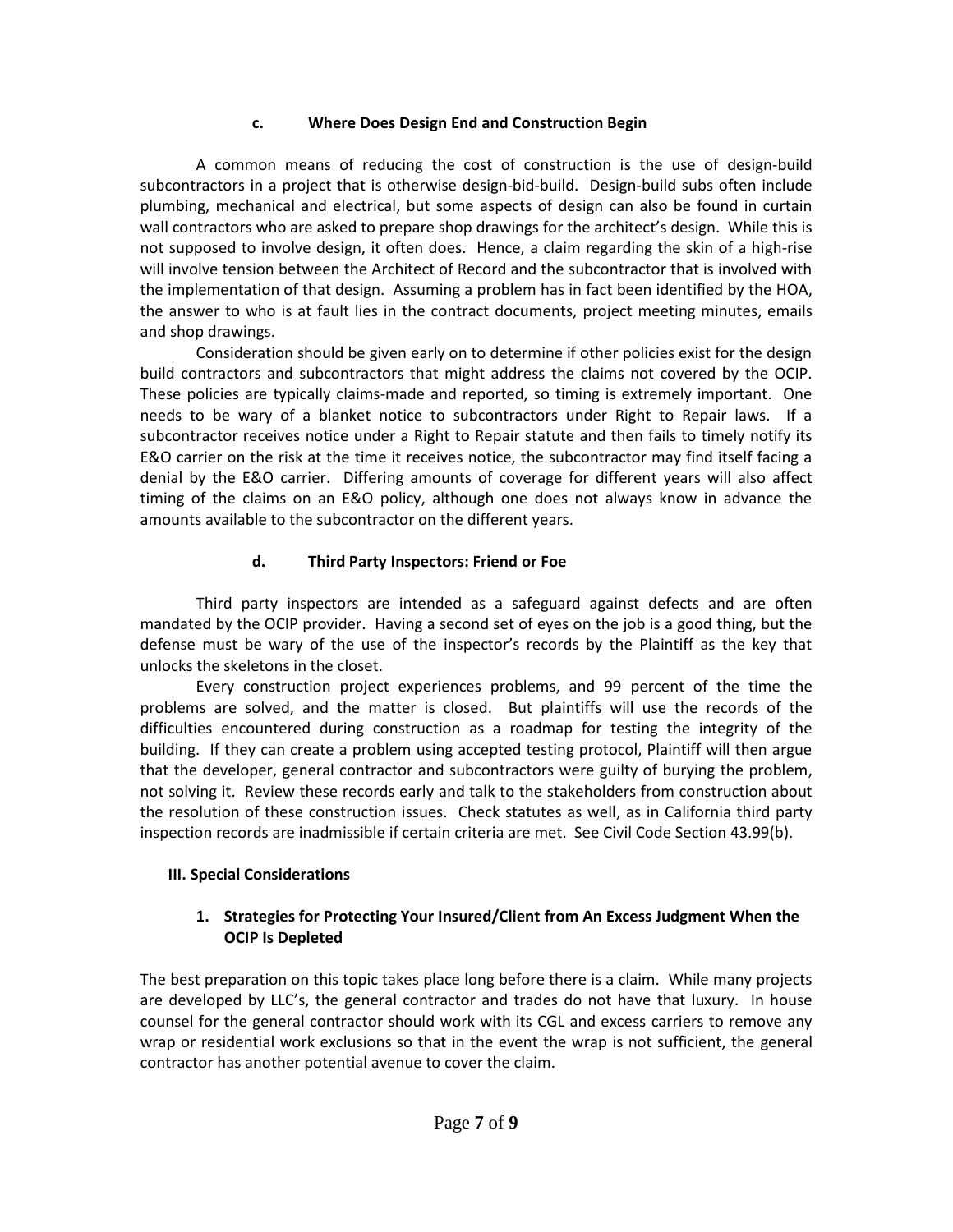The general contractor can also work with the major subcontractors on projects involving wraps to assist them in determining what coverage they have in their insurance program, and can assist them in getting wrap exclusions removed, if possible. Counsel for the general contractor can also work closely with the owner, giving them assistance in determining levels of coverage appropriate for the risk. Many times, an owner will become too focused on the overall job cost and try to save money by getting minimum amounts of coverage on the OCIP.

During construction on projects with an OCIP, an effort should be made by the Owner or the general contractor to make sure they capture any second- or third-tier subcontractors and get them enrolled in the OCIP. In addition, regular meetings with the broker should be conducted to make sure everything is in order and to consider whether additional layers of excess coverage can be placed on the project during construction.

Once the claim is reported and a wrap carrier's adjuster assigned, the insured or its coverage counsel should request an aggregate report to find out if there are any previous claims that have impaired the limit. Review any coverage correspondence from the carrier carefully and make sure everyone is on the same page about the way the coverage applies: Does defense erode the limit? How many occurrences does the claim represent? Do all the claims being asserted in the case relate to the products/completed operations coverage or are there some aspects of the claim that are properly considered ongoing operations claims (for instance, claims that the owner or management company improperly managed the building, failed to maintain it, or failed to properly operate system controls). In addition, arrangements need to be made to obtain complete copies of all other insurance issued to the wrap participants from the time construction began until the present.

These policies need to be thoroughly reviewed, preferably by coverage counsel for the developer/general contractor, to identify any available insurance outside the OCIP. The case management order will usually provide that all such policies be made available, but practically speaking the policies should be subpoenaed to avoid delay and to insure cooperation.

# **2. Looking for Other Sources for Settlement Contributions**

Property owners are sometimes resistant to putting their first party carriers on notice of potential claims, because they don't want to pay the deductible or SIR for that policy. However, if there is a life safety issue and immediate funding for repairs is needed, getting the first party carriers involved early is an important strategy that should not be overlooked, for the following reasons. The first party carrier may have broader coverage available than the third-party liability carrier. For instance, in some states it is common for the contract between the owner and the general contractor to preclude indemnification for consequential damages. Second, the first party carrier may have in-house experts or negotiated rates for expert investigators, so that the investigative expense is carefully managed early on.

Performance bonds guaranteed by the principals of the subcontractors can also be used to help settlements of an underinsured project. Depending on the language of the bond and the contractual obligations in the subcontract, and the nature of the claims by the HOA, a performance bond may apply to cover a construction defect claim. The potential personal liability of the principal of a subcontractor on a bond is strong motivation, for example, for that principal to push hard on his/her CGL carrier that may have denied the claim due to questionable exclusions.